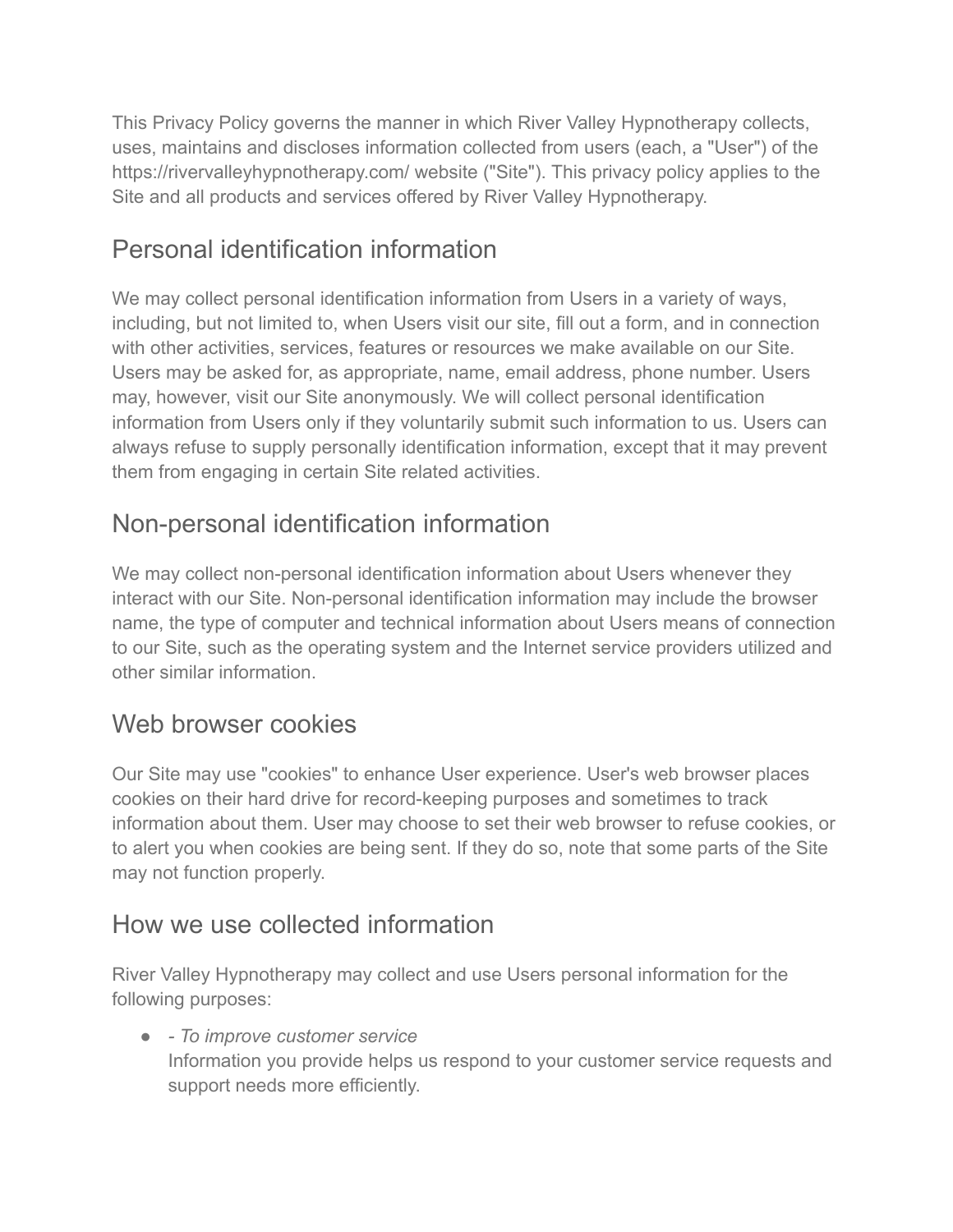- *To personalize user experience* We may use information in the aggregate to understand how our Users as a group use the services and resources provided on our Site.
- *To improve our Site* We may use feedback you provide to improve our products and services.
- *To send periodic emails* We may use the email address to respond to their inquiries, questions, and/or other requests.

### How we protect your information

We adopt appropriate data collection, storage and processing practices and security measures to protect against unauthorized access, alteration, disclosure or destruction of your personal information, username, password, transaction information and data stored on our Site.

Sensitive and private data exchange between the Site and its Users happens over a SSL secured communication channel and is encrypted and protected with digital signatures.

### Sharing your personal information

We do not sell, trade, or rent Users personal identification information to others. We may share generic aggregated demographic information not linked to any personal identification information regarding visitors and users with our business partners, trusted affiliates and advertisers for the purposes outlined above.

# Changes to this privacy policy

River Valley Hypnotherapy has the discretion to update this privacy policy at any time. When we do, we will revise the updated date at the bottom of this page. We encourage Users to frequently check this page for any changes to stay informed about how we are helping to protect the personal information we collect. You acknowledge and agree that it is your responsibility to review this privacy policy periodically and become aware of modifications.

#### Your acceptance of these terms